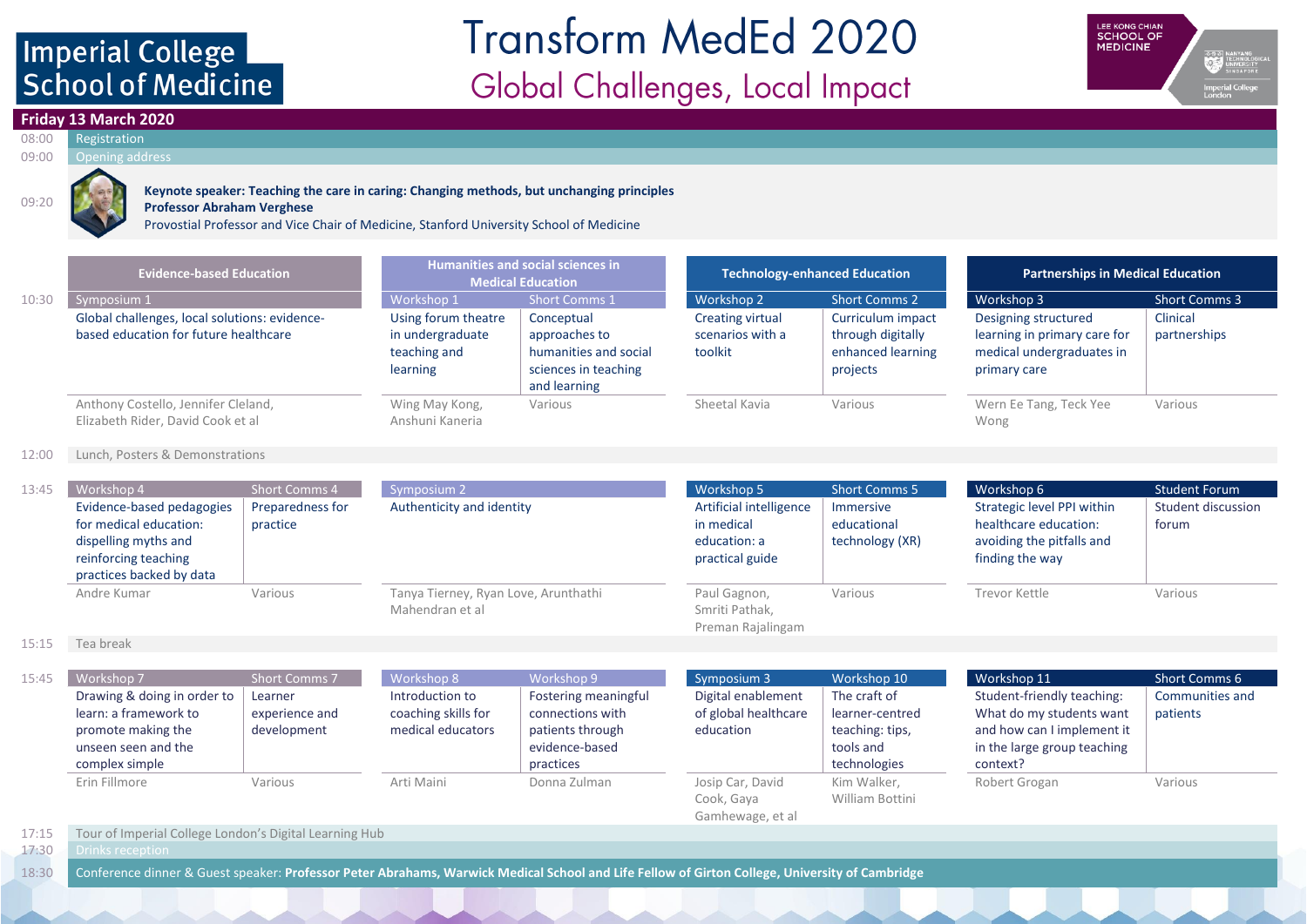### Imperial College School of Medicine

## **Transform MedEd 2020** Global Challenges, Local Impact



### **Saturday 14 March 2020**

- 08:00 Registration
- 08:15 Tour of Imperial College London's Digital Learning Hub
- 09:00 Welcome address



### **Keynote speaker: Doctors are people too: How research can inform policy and practice**

**Professor Jennifer Cleland**

Director of the Medical Education Research and Scholarship Unit (MERSU) at Lee Kong Chian School of Medicine

|       | <b>Evidence-based Education</b>                                                        |                                                    | Humanities and social sciences in<br><b>Medical Education</b>                                                   |                                                                         | <b>Technology-enhanced Education</b>                       |                                             | <b>Partnerships in Medical Education</b>                                                                           |  |
|-------|----------------------------------------------------------------------------------------|----------------------------------------------------|-----------------------------------------------------------------------------------------------------------------|-------------------------------------------------------------------------|------------------------------------------------------------|---------------------------------------------|--------------------------------------------------------------------------------------------------------------------|--|
| 10:30 | Workshop 12                                                                            | <b>Short Comms 8</b>                               | Workshop 13                                                                                                     | Short Comms 9                                                           | Workshop 14                                                | Short Comms 10                              | Symposium 4                                                                                                        |  |
|       | Planning for the future $-$<br>educating the professional<br>for tomorrow's healthcare | Curricular and<br>organisational<br>transformation | Becoming human:<br>defining<br>professionalism and<br>reflective clinical<br>practice through the<br>humanities | On the front line:<br>educational<br>urgencies for<br>clinical practice | Teaching<br>bedside clinical<br>skills in the<br>classroom | Healthcare<br>education in a<br>digital age | Communities, students and patients: partners for<br>progress                                                       |  |
|       | Winnie Teo, Nicholas Chew                                                              | Various                                            | Neepa Thackerm,<br>Joanne Winning                                                                               | Various                                                                 | Errol Ozdalga,<br>Maja Artandi                             | Various                                     | Helen Ward, Teck Yee Wong (Introduction), Chen<br>Lin Ng, Kavya Pillai, Jhia Jiat Teh, Nitish<br>Nachiappan, et al |  |

#### 12:00 Lunch, Posters and Demonstrations

| 13:45 | Workshop 15                                                                                 | <b>Short Comms 11</b>     | Workshop 16                                                  | Short Comms 12                                                                      | Symposium 5                                                                                  | Workshop 17                                                                                                                      | <b>Short Comms 13</b>   |
|-------|---------------------------------------------------------------------------------------------|---------------------------|--------------------------------------------------------------|-------------------------------------------------------------------------------------|----------------------------------------------------------------------------------------------|----------------------------------------------------------------------------------------------------------------------------------|-------------------------|
|       | Understanding transitions<br>into and within medical<br>careers: the research<br>challenges | Skills-based<br>education | Using restorative<br>justice to address<br>clinical conflict | <b>Engaging students</b><br>in initiatives for<br>transforming<br>medical education | Digital health education: what is<br>needed in the 21st century<br>undergraduate curriculum? | Pushing the boundaries of<br>medical education: inspiring<br>educators through<br>performance simulation of<br>music and surgery | Student<br>Partnerships |
|       | Bernadette Bartlam,<br>Helen Smith                                                          | Various                   | Sonoo Thadaney Israni                                        | Various                                                                             | Sonia Kumar, Georgina Neve, Lorainne<br>Tudor and student speakers                           | Terry Clark, Roger Kneebone<br>and Kirsten Dalrymple                                                                             | Various                 |

### 15:45 Closing address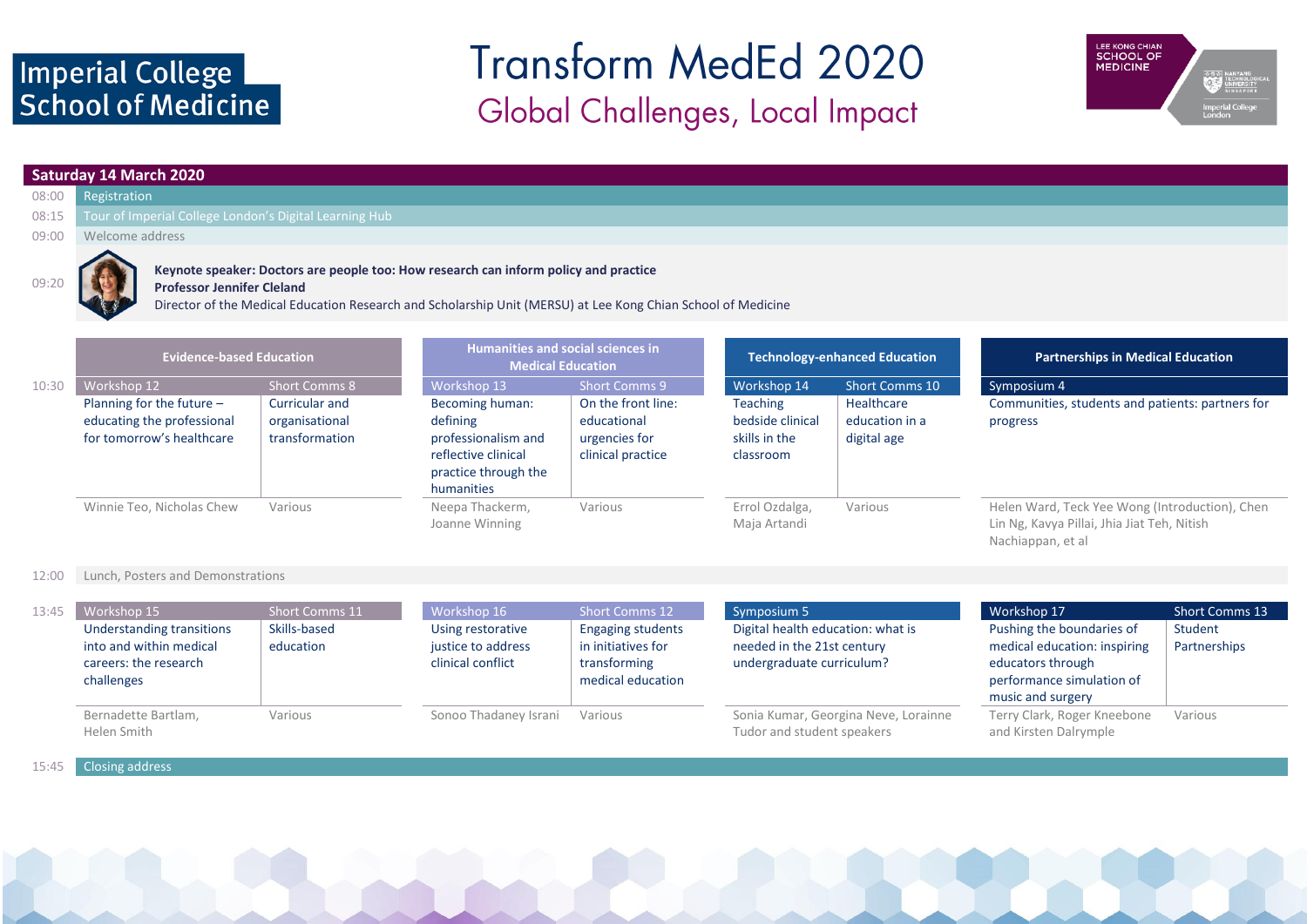# Imperial College<br>School of Medicine

## **Transform MedEd 2020** Global Challenges, Local Impact



### Evidence-based Education

| Symposium 1                                            | Global challenges, local solutions: evidence-based education for future healthcare<br>Chaired by Anthony Costello (University College London)<br>Panel: Jennifer Cleland (Lee Kong Chian School of Medicine), Kathleen Leedham-Green (Imperial College London), David Cook (Mayo Clinic College of Medicine and Science), Elizabeth Rider (Harvard Medical<br>School & Boston Children's Hospital), SanYuMay Tun (Imperial College London) with Student and Patient representatives                                                                                                                                                                                                                                     |                                                                                                                                                                                                                                                                                                                                                                                                                                                                                                                                                                                                                                                                                                                             |                                                                                                                                                                                                                                                                                                                                                                                                  |  |  |  |  |
|--------------------------------------------------------|-------------------------------------------------------------------------------------------------------------------------------------------------------------------------------------------------------------------------------------------------------------------------------------------------------------------------------------------------------------------------------------------------------------------------------------------------------------------------------------------------------------------------------------------------------------------------------------------------------------------------------------------------------------------------------------------------------------------------|-----------------------------------------------------------------------------------------------------------------------------------------------------------------------------------------------------------------------------------------------------------------------------------------------------------------------------------------------------------------------------------------------------------------------------------------------------------------------------------------------------------------------------------------------------------------------------------------------------------------------------------------------------------------------------------------------------------------------------|--------------------------------------------------------------------------------------------------------------------------------------------------------------------------------------------------------------------------------------------------------------------------------------------------------------------------------------------------------------------------------------------------|--|--|--|--|
| Workshop 4<br>Workshop 7<br>Workshop 12<br>Workshop 15 | Evidence-based pedagogies for medical education: dispelling myths and reinforcing teaching practices backed by data<br>Andre Kumar, Stanford University<br>Drawing & doing in order to learn: a framework to promote making the unseen seen and the complex simple<br>Erin Fillmore, Warwick Medical School<br>Planning for the future - educating the professional for tomorrow's healthcare<br>Winnie Teo & Nicholas Chew, National Healthcare Group<br>Understanding transitions into and within medical careers: the research challenges<br>Bernadette Bartlam & Helen Smith, Lee Kong Chian School of Medicine                                                                                                     |                                                                                                                                                                                                                                                                                                                                                                                                                                                                                                                                                                                                                                                                                                                             |                                                                                                                                                                                                                                                                                                                                                                                                  |  |  |  |  |
| Short<br>Communications                                | Self-perceived confidence of medical students towards paediatric patients in a 7-week paediatric placement: a pilot Ka Yan Cheung and Jhia Jiat Teh, Imperial College London<br>survey<br>A qualitative analysis of junior doctors' journeys to preparedness in acute care<br>Preparedness<br>Using reflection of participants to evaluate a novel pilot "becoming the medical registrar" programme<br>for practice<br>Better nursing handover communication: interdisciplinary, translational research at St Vincent's Hospital Sydney<br>Assessments of electrocardiogram interpretation skill: a systematic review<br>Preparedness for practice of medical graduands: qualitative findings from a longitudinal study |                                                                                                                                                                                                                                                                                                                                                                                                                                                                                                                                                                                                                                                                                                                             | Fatima Nawrozzadeh, Imperial College Healthcare NHS Trust & Samuel<br>Burridge, Royal Free London NHS Foundation Trust<br>Anita Cheah, Health Education England<br>Diana Slade, The Australian National University & Jack Pun, City University of<br>Hong Kong<br>David Cook, Mayo Clinic College of Medicine and Science<br>Shiwei Chen & Bernadette Bartlam, Lee Kong Chian School of Medicine |  |  |  |  |
| Short<br>Communications                                | Learner<br>experience<br>and<br>development                                                                                                                                                                                                                                                                                                                                                                                                                                                                                                                                                                                                                                                                             | Bias in the evidence-base: How power, privilege and silence produce bias in medical education<br>Development and validation of a survey for measuring healthcare professional attributes (PTH model)<br>Improving medical student performance, mindset and confidence through a coaching-themed academic tutoring<br>programme<br>Training faculty in humanistic inter-professional education: a qualitative analysis of what is most important<br>Improving medical trainee experience in intensive care rotations prior to implementation of the internal medicine<br>training programme: a regional survey<br>Improving gender imbalances in audience participation by medical conference attendees                      | Molly Fyfe & Matt Harris, Imperial College London<br>Winnie Teo, National Healthcare Group<br>Kathleen Leedham-Green, Imperial College London<br>Elizabeth Rider, Harvard Medical School & Boston Children's Hospital<br>Bliss Anderson & Vita Sinclair, Croydon University Hospital<br>Kevin Murphy, Imperial College London                                                                    |  |  |  |  |
| <b>Short</b><br>Communications                         | Curricular and<br>organisational<br>transformation                                                                                                                                                                                                                                                                                                                                                                                                                                                                                                                                                                                                                                                                      | An explorative study of medical student experiences of a generalist connected curriculum and the translational<br>benefits for clinical practice<br>Creation of an undergraduate teaching tool to address the availability-accessibility paradigm in medical education<br>Equipping tomorrow's doctors - it is time for a formal undergraduate acute medicine curriculum<br>It's more than resilience: organisational change needed for humanistic teaching and practice<br>International medical education collaborations: evaluating the impact of the development and delivery of the<br>BM(EU) on faculty staff<br>Developing a methodology to revise a preclinical bioscience curriculum for a graduate medical course | Neelam Parmar, University College London<br>Nikolaos Tzoumas, University of Edinburgh<br>Anita Cheah, Guy's and St Thomas' NHS Foundation Trust<br>Elizabeth Rider, Harvard Medical School & Boston Children's Hospital<br>Anja Timm, University of Southampton<br>Katharine Reid, The University of Melbourne                                                                                   |  |  |  |  |
| Short<br>Communications<br>11 <sup>1</sup>             | Skills-based<br>education                                                                                                                                                                                                                                                                                                                                                                                                                                                                                                                                                                                                                                                                                               | Improving the acquisition of clinical examination skills with guided mental rehearsal in e-learning (imagine)<br>Applying the learning sciences to teach expert clinical reasoning in undergraduate medical education<br>Translating the findings of a clinical audit into an effective near-peer teaching course<br>Observing electronic prescribing behaviour on medical ward rounds using a human factors framework: a pilot study Ann Chu, Imperial College London & Imperial College Healthcare NHS Trust<br>Neuroscientific correlates of learning to diagnose chest x-rays<br>Peer observation of feedback in clinical teaching: is it feasible and what are the influences on clinician's feedback<br>skills?       | Jianbin Ding, Lee Kong Chian School of Medicine<br>Candice Kim, Stanford University<br>Bridget Zhang, Cambridge University Hospitals<br>Jerome Rotgans, Lee Kong Chian School of Medicine<br>Jo Harrison, Royal Children's Hospital, University of Melbourne & Murdoch<br>Children's Research Institute                                                                                          |  |  |  |  |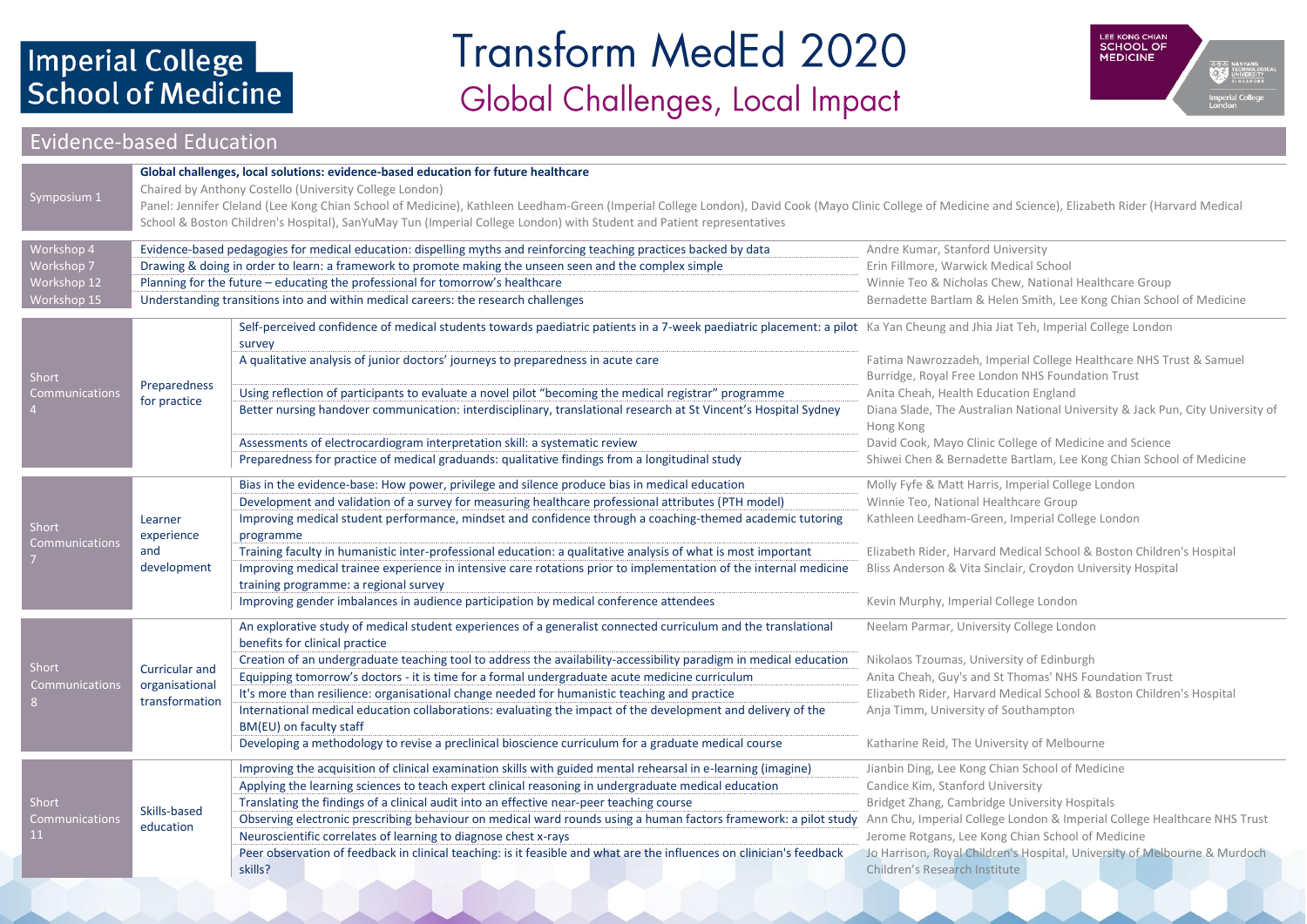## Imperial College School of Medicine

# **Transform MedEd 2020**

## Global Challenges, Local Impact



### Humanities and social sciences in Medical Education

|                          | <b>Authenticity and Identity</b>                            |                                                                                                                                                                                                        |                                                                                                               |  |  |  |  |  |  |
|--------------------------|-------------------------------------------------------------|--------------------------------------------------------------------------------------------------------------------------------------------------------------------------------------------------------|---------------------------------------------------------------------------------------------------------------|--|--|--|--|--|--|
| Symposium 2              |                                                             | Chaired by Tanya Tierney (Lee Kong Chian School of Medicine)                                                                                                                                           |                                                                                                               |  |  |  |  |  |  |
|                          |                                                             | Panel: Ryan Love (East and North Hertfordshire NHS Trust), Arunthathi Mahendran (Queen Mary University of London), Samantha Gallivan (Imperial College London), Kang Kwong Luke (Nanyang Technological |                                                                                                               |  |  |  |  |  |  |
|                          |                                                             | University) & Anshuni Kaneria (Imperial College London)                                                                                                                                                |                                                                                                               |  |  |  |  |  |  |
| Workshop 1               |                                                             | Using Forum Theatre in undergraduate teaching and learning                                                                                                                                             | Wing May Kong, Ged Murtagh, Anshuni Kaneria & Simon Purse,                                                    |  |  |  |  |  |  |
|                          |                                                             |                                                                                                                                                                                                        | Imperial College London                                                                                       |  |  |  |  |  |  |
| Workshop 8<br>Workshop 9 |                                                             | Introduction to coaching skills for medical educators<br>Fostering meaningful connections with patients through evidence-based practices                                                               | Arti Maini, Imperial College London<br>Donna Zulman, Stanford University                                      |  |  |  |  |  |  |
| Workshop 13              |                                                             | Becoming Human: defining professionalism and reflective clinical practice through the humanities                                                                                                       | Neepa Thacker, Imperial College London, Joanne Winning, Birkbeck                                              |  |  |  |  |  |  |
|                          |                                                             |                                                                                                                                                                                                        | University of London & Tanya Tierney, Lee Kong Chian School of                                                |  |  |  |  |  |  |
|                          |                                                             |                                                                                                                                                                                                        | Medicine                                                                                                      |  |  |  |  |  |  |
| Workshop 16              |                                                             | Using restorative justice to address clinical conflict                                                                                                                                                 | Sonoo Thadaney Israni, Stanford University                                                                    |  |  |  |  |  |  |
|                          | Conceptual                                                  | Incorporating evidence-based research findings of interdisciplinary health communication projects into medical education                                                                               | Olga Zayts-Spence, University of Hong Kong                                                                    |  |  |  |  |  |  |
|                          | approaches<br>to<br>humanities<br>and social<br>sciences in | and professional training in Hong Kong and internationally                                                                                                                                             |                                                                                                               |  |  |  |  |  |  |
| Short                    |                                                             | Assessing social and behavioural sciences: challenges and opportunities                                                                                                                                | Jeni Harden, University of Edinburgh                                                                          |  |  |  |  |  |  |
| Communications           |                                                             | Explaining empathy orientation and identifying its dimensional components for scale development: a grounded theory<br>approach                                                                         | Chou Chuen Yu, Geriatric Education and Research Institute                                                     |  |  |  |  |  |  |
|                          |                                                             | The THINK project: a dialogic approach to humanities in medical education                                                                                                                              | Aaron Ang, Tan Tock Seng Hospital                                                                             |  |  |  |  |  |  |
|                          | teaching and                                                | Patient-centred care and the posthuman absurd in medical education                                                                                                                                     | Michelle Chiang, Nanyang Technological University                                                             |  |  |  |  |  |  |
|                          | learning                                                    | Academics' emotions in HE teaching and learning: a conceptual reflection                                                                                                                               | Ana Baptista, Imperial College London                                                                         |  |  |  |  |  |  |
|                          |                                                             |                                                                                                                                                                                                        |                                                                                                               |  |  |  |  |  |  |
|                          | On the front                                                |                                                                                                                                                                                                        |                                                                                                               |  |  |  |  |  |  |
| Short                    | line:                                                       | Exploring how postgraduate surgeons-in-training learn through the use of workplace-based assessment                                                                                                    | Arpan Tahim, University College London                                                                        |  |  |  |  |  |  |
| Communications           | educational                                                 | Al-healthcare: the hype & the peril: teaching ethical underpinnings and a framework to front line clinicians and trainees                                                                              | Sonoo Thadaney Israni, Stanford University                                                                    |  |  |  |  |  |  |
|                          | urgencies for                                               | The 5-minute bedside moment                                                                                                                                                                            | Samantha Wang & Poonam Hosamani, Stanford University                                                          |  |  |  |  |  |  |
|                          | clinical<br>practice                                        | Extinction rebellion for doctors: incorporating concepts of social and environmental accountability into clinical learning                                                                             | Kathleen Leedham-Green, Imperial College London                                                               |  |  |  |  |  |  |
|                          |                                                             | System or student? Analysing factors leading to junior doctor burnout and mitigating strategies during transitions of<br>practice                                                                      | En Lei Samuel Fong, Lee Kong Chian School of Medicine                                                         |  |  |  |  |  |  |
|                          |                                                             |                                                                                                                                                                                                        |                                                                                                               |  |  |  |  |  |  |
|                          | Engaging                                                    | What do medical students learn about collaborative practices from being in the clinical workplace?                                                                                                     | Kathleen Leedham-Green, Imperial College London                                                               |  |  |  |  |  |  |
| Short                    | students in                                                 | Medicine in the spotlight: exploring students' attitudes towards drama-based learning                                                                                                                  | Ronan Pilkington, University of Leeds                                                                         |  |  |  |  |  |  |
| Communications           | initiatives for                                             | The use of global illness narratives in medical education and patient care                                                                                                                             | Graham Matthews, Nanyang Technological University                                                             |  |  |  |  |  |  |
| 12                       | transforming<br>medical                                     | Engaging the medical humanities sceptics: What the students say                                                                                                                                        | Lucinda Richards, South London and Maudsley NHS Trust                                                         |  |  |  |  |  |  |
|                          | education                                                   | Impact of mindfulness practice on students' engagement during team-based learning (TBL)<br>A picture of health: exploring the role of art in medical education                                         | Li Khai Nicholas Loh, Lee Kong Chian School of Medicine<br>Sabyha Khan, Imperial College Healthcare NHS Trust |  |  |  |  |  |  |
|                          |                                                             |                                                                                                                                                                                                        |                                                                                                               |  |  |  |  |  |  |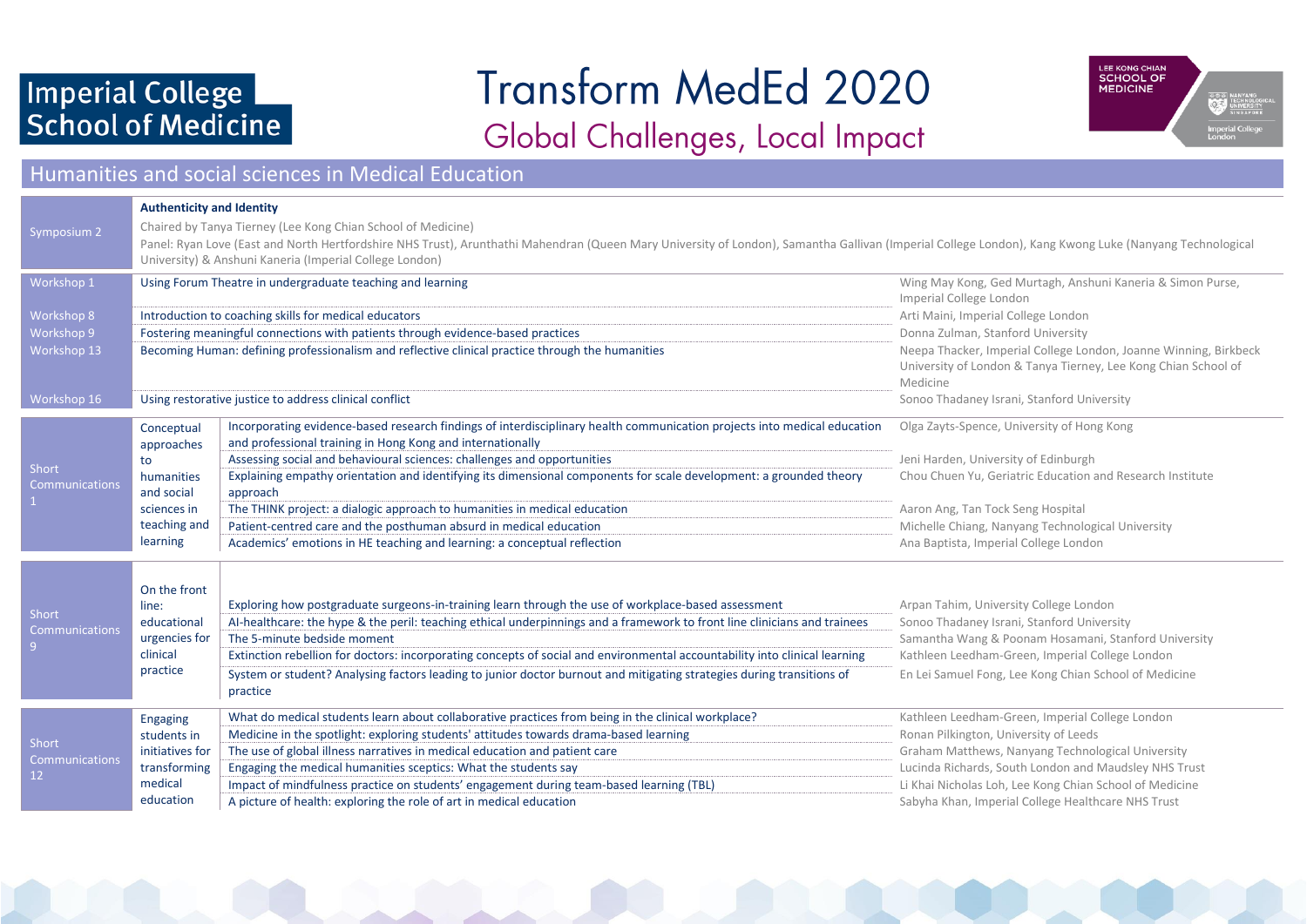# Imperial College<br>School of Medicine

## **Transform MedEd 2020** Global Challenges, Local Impact



### Technology-enhanced Education

| Symposium 3                | Digital enablement of global healthcare education<br>Chaired by Gideon Shimson (Imperial College London)<br>Panel: Josip Car (Lee Kong Chian School of Medicine), Helen Ward (Imperial College London), David Cook (Mayo Clinic College of Medicine and Science), Charles Prober (Stanford University) & Gaya Gamhewage<br>(World Health Organisation) |                                                                                                                                                                      |                                                                                                                         |  |  |  |  |
|----------------------------|--------------------------------------------------------------------------------------------------------------------------------------------------------------------------------------------------------------------------------------------------------------------------------------------------------------------------------------------------------|----------------------------------------------------------------------------------------------------------------------------------------------------------------------|-------------------------------------------------------------------------------------------------------------------------|--|--|--|--|
| Symposium 5                | Digital health education: what is needed in the 21st century undergraduate curriculum?<br>Sonia Kumar & Georgina Neve (Imperial College London), Lorainne Tudor Car, Emmanuel Tan & Richard Lee (Lee Kong Chian School of Medicine) & student speakers                                                                                                 |                                                                                                                                                                      |                                                                                                                         |  |  |  |  |
| Workshop 2                 |                                                                                                                                                                                                                                                                                                                                                        | Creating virtual scenarios with a toolkit                                                                                                                            | Sheetal Kavia & Trupti Jivram, St George's University of London                                                         |  |  |  |  |
| Workshop 5                 |                                                                                                                                                                                                                                                                                                                                                        | Artificial intelligence in medical education: a practical guide                                                                                                      | Paul Gagnon & Smriti Pathak, Lee Kong Chian School of Medicine &<br>Preman Rajalingam, Nanyang Technological University |  |  |  |  |
| Workshop 10                |                                                                                                                                                                                                                                                                                                                                                        | The craft of learner-centred teaching: tips, tools and technologies                                                                                                  | Kim Walker & William Bottini, Stanford University                                                                       |  |  |  |  |
| Workshop 14                |                                                                                                                                                                                                                                                                                                                                                        | Teaching bedside clinical skills in the classroom                                                                                                                    | Errol Ozdalga & Maja Artandi, Stanford University                                                                       |  |  |  |  |
|                            |                                                                                                                                                                                                                                                                                                                                                        | Team-based learning analytics: an empirical case study                                                                                                               | Jerome Rotgans, Lee Kong Chian School of Medicine                                                                       |  |  |  |  |
|                            | Curriculum<br>impact through<br>digitally<br>enhanced<br>learning projects                                                                                                                                                                                                                                                                             | Determining the educational impact of virtual patients on trauma team training during a multinational civil military<br>medical simulation                           | Linda Therése Sonesson, Imperial College London & Karolinska Institutet                                                 |  |  |  |  |
| Short<br>Communications    |                                                                                                                                                                                                                                                                                                                                                        | Enhancing effectiveness and availability of medical education by leveraging learning science and platform-based<br>delivery                                          | Peter Horneffer, Lecturio & All-American Institute of Medical Sciences                                                  |  |  |  |  |
| -2                         |                                                                                                                                                                                                                                                                                                                                                        | Developing innovative and scalable online teaching methods for students in practical communicable disease control<br>and health protection                           | Helen Skirrow, Imperial College London                                                                                  |  |  |  |  |
|                            |                                                                                                                                                                                                                                                                                                                                                        | Evaluation of a mobile anatomy application for learning external cardiac anatomy                                                                                     | Han Jie Koh, Lee Kong Chian School of Medicine                                                                          |  |  |  |  |
|                            |                                                                                                                                                                                                                                                                                                                                                        | Preparing students for effective professional public health practice: authenticity and application in the Massive<br>Online Open Course (MOOC) space                 | Richard Pinder, Imperial College London                                                                                 |  |  |  |  |
|                            |                                                                                                                                                                                                                                                                                                                                                        | Augmented training simulation for CT guided intervention                                                                                                             | Thomas Hurkxkens, Imperial College London                                                                               |  |  |  |  |
|                            |                                                                                                                                                                                                                                                                                                                                                        | Using virtual scenarios for different educational activities                                                                                                         | Trupti Jivram, St George's University of London                                                                         |  |  |  |  |
| Short                      | Immersive                                                                                                                                                                                                                                                                                                                                              | Virtual reality team-based training to optimise surgical performance                                                                                                 | Kartik Logishetty, Imperial College London                                                                              |  |  |  |  |
| <b>Communications</b><br>5 | Educational<br>Technology (xR)                                                                                                                                                                                                                                                                                                                         | A novel approach to assessment in anatomy - the use of augmented reality to improve constructive alignment                                                           | Adam Misky, Imperial College London & Imperial College Healthcare NHS<br>Trust                                          |  |  |  |  |
|                            |                                                                                                                                                                                                                                                                                                                                                        | Does VR increase learning gain when compared to a similar traditional learning experience?                                                                           | Khadija Mahmoud & Isaac Harris, Imperial College London                                                                 |  |  |  |  |
|                            |                                                                                                                                                                                                                                                                                                                                                        | The revolution is coming: practical considerations for bringing digital transformation to higher education                                                           | Senita Mountjoy & Christina Atchison, Imperial College London                                                           |  |  |  |  |
|                            |                                                                                                                                                                                                                                                                                                                                                        | Why do doctors share and discuss cardiology cases online?                                                                                                            | Daniel Livingstone, Health Education England                                                                            |  |  |  |  |
|                            |                                                                                                                                                                                                                                                                                                                                                        | Clinician engineers - the future of healthcare                                                                                                                       | Neel Sharma, Queen Elizabeth Hospital Birmingham                                                                        |  |  |  |  |
| Short<br>Communications    | Healthcare<br>Education in a                                                                                                                                                                                                                                                                                                                           | AI in healthcare: better understanding the capabilities of machine learning algorithms in predicting disease, and<br>implications for educating future doctors       | Mark Wong, University of Cambridge                                                                                      |  |  |  |  |
| 10                         | <b>Digital Age</b>                                                                                                                                                                                                                                                                                                                                     | Digital health literacy: outcomes from a primary care educators workshop                                                                                             | Georgina Neve, Imperial College London                                                                                  |  |  |  |  |
|                            |                                                                                                                                                                                                                                                                                                                                                        | Immersing undergraduate medical students in research through digital health: interim findings from Imperial<br>College School of Medicine's lifestyle tracking study | Richard Pinder & Amy Bannerman, Imperial College London                                                                 |  |  |  |  |
|                            |                                                                                                                                                                                                                                                                                                                                                        | Designing internet-based patient education to improve diabetes self-care management                                                                                  | Javad Jafari, Karolinska Institutet                                                                                     |  |  |  |  |